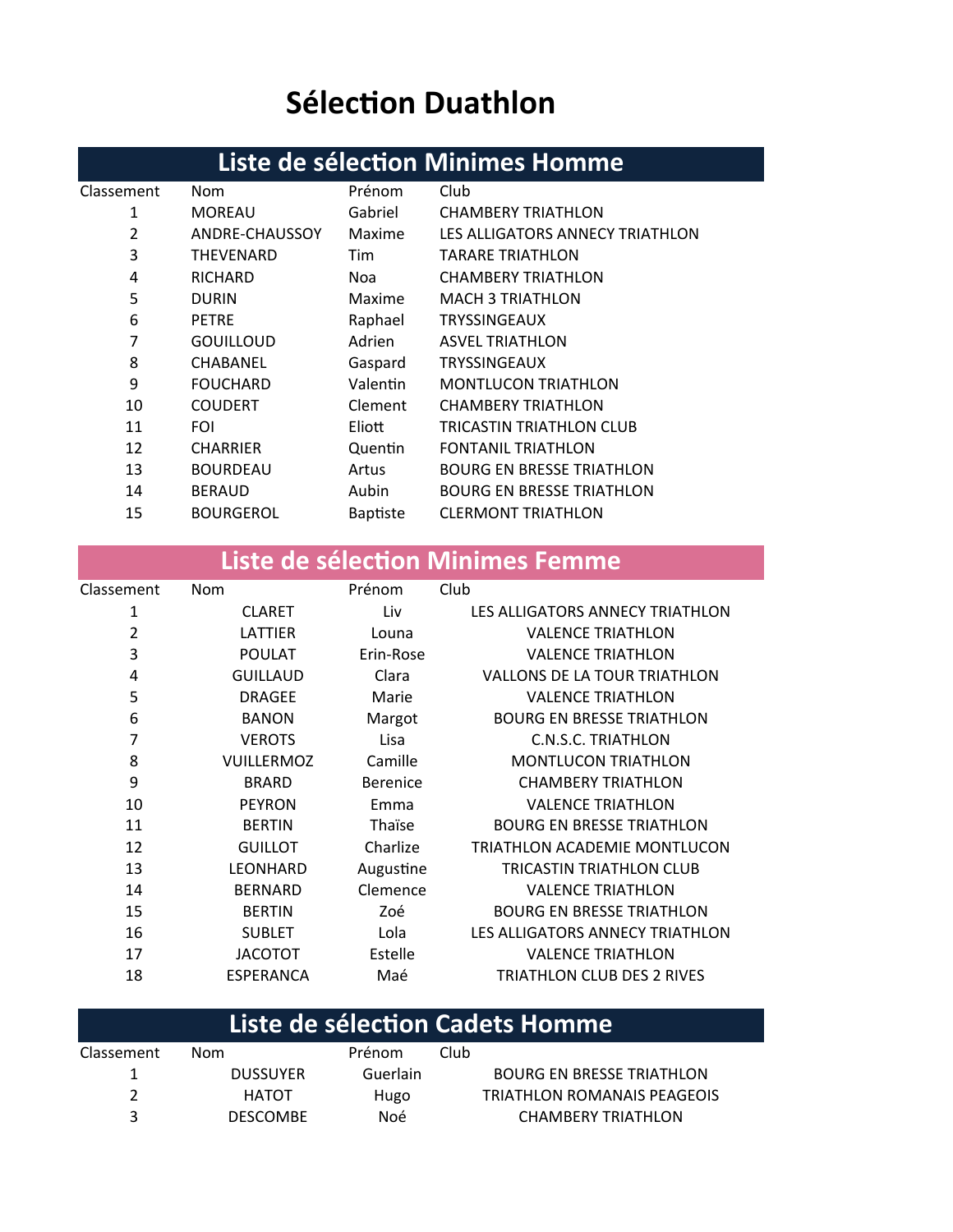| 4  | <b>CRIADO</b>    | Quentin        | LES ALLIGATORS ANNECY TRIATHLON     |
|----|------------------|----------------|-------------------------------------|
| 5  | <b>BOREL</b>     | Hugo           | <b>VALLONS DE LA TOUR TRIATHLON</b> |
| 6  | <b>CUENOT</b>    | Thibault       | <b>BOURG EN BRESSE TRIATHLON</b>    |
|    | <b>TRIVEL</b>    | Paulin         | <b>TRYSSINGEAUX</b>                 |
| 8  | <b>DUMOULIN</b>  | <b>Alexis</b>  | <b>BOURG EN BRESSE TRIATHLON</b>    |
| 9  | <b>PETRE</b>     | Remi           | <b>TRYSSINGEAUX</b>                 |
| 10 | <b>BRACHET</b>   | Romain         | LES ALLIGATORS ANNECY TRIATHLON     |
| 11 | <b>BISIAUX</b>   | Léo            | TRIATHLON ACADEMIE MONTLUCON        |
| 12 | <b>KUA</b>       | Samuel         | <b>CHAMBERY TRIATHLON</b>           |
| 13 | <b>FONTENEAU</b> | <b>Nicolas</b> | <b>MONTLUCON TRIATHLON</b>          |
| 14 | LARUE            | Félicien       | <b>BOURG EN BRESSE TRIATHLON</b>    |
| 15 | <b>CHANAL</b>    | Yanis          | <b>TRYSSINGEAUX</b>                 |
| 16 | <b>GIFFON</b>    | Gabin          | TRI 07 PRIVAS                       |
|    |                  |                |                                     |

## Liste de sélection Cadets Femme

| Classement     | Nom               | Prénom   | Club                                  |
|----------------|-------------------|----------|---------------------------------------|
| $\mathbf{1}$   | <b>VIDAL</b>      | Lili     | LES ALLIGATORS ANNECY TRIATHLON       |
| $\overline{2}$ | <b>CORNEC</b>     | Charline | LES ALLIGATORS ANNECY TRIATHLON       |
| 3              | <b>SUBLET</b>     | Romane   | LES ALLIGATORS ANNECY TRIATHLON       |
| $\overline{4}$ | <b>LAPORTE</b>    | Manon    | <b>VALLONS DE LA TOUR TRIATHLON</b>   |
| 1              | <b>TROCELLIER</b> | Pauline  | <b>CLERMONT TRIATHLON</b>             |
| 2              | <b>BORTOLI</b>    | Alana    | LES ALLIGATORS ANNECY TRIATHLON       |
| 3              | <b>VALETTE</b>    | Marine   | <b>TRICASTIN TRIATHLON CLUB</b>       |
| 4              | <b>GONON</b>      | Fantine  | <b>ASM.SAINT ETIENNE TRIATHLON 42</b> |
| 5              | <b>SENET</b>      | Marilou  | LES ALLIGATORS ANNECY TRIATHLON       |
| 6              | <b>DESCOMBES</b>  | Cyndie   | <b>API TRI</b>                        |
| 7              | <b>LEONE</b>      | Magali   | TRICASTIN TRIATHLON CLUB              |
| 8              | <b>RIVET</b>      | Margot   | <b>MACH 3 TRIATHLON</b>               |
| 9              | <b>BLOT</b>       | Mado     | <b>CHAMBERY TRIATHLON</b>             |
| 10             | <b>DERAIN</b>     | Agathe   | <b>CHAMBERY TRIATHLON</b>             |
| 11             | <b>CHEMIN</b>     | Maé      | <b>API TRI</b>                        |
| 12             | <b>ROUBY</b>      | Noemie   | <b>ANNONAY TRIATHLON</b>              |
| 13             | <b>PERREON</b>    | Eloïse   | <b>TARARE TRIATHLON</b>               |
| 14             | <b>AUGUSTIN</b>   | Aline    | <b>BOURG EN BRESSE TRIATHLON</b>      |
| 15             | <b>BOUVARD</b>    | Manon    | <b>ANNONAY TRIATHLON</b>              |
| 16             | <b>BESCOND</b>    | Lou      | A.L. ECHIROLLES TRIATHLON             |
|                |                   |          |                                       |

| Liste de sélection Juniors Homme |                    |             |                                       |  |
|----------------------------------|--------------------|-------------|---------------------------------------|--|
| Classement                       | <b>Nom</b>         | Prénom      | Club                                  |  |
| 1                                | <b>COMBAT</b>      | <b>Elie</b> | <b>VALENCE TRIATHLON</b>              |  |
| 1                                | <b>BILLAUT</b>     | Emile       | A.L. ECHIROLLES TRIATHLON             |  |
| 2                                | <b>BRINGER</b>     | Matteo      | <b>CLERMONT TRIATHLON</b>             |  |
| 3                                | GLEYZE             | Alexandre   | <b>NASATRI</b>                        |  |
| 4                                | <b>CHARRETIER</b>  | Antoine     | <b>ASM.SAINT ETIENNE TRIATHLON 42</b> |  |
| 5                                | <b>BESCHE</b>      | Loic        | <b>VALENCE TRIATHLON</b>              |  |
| 6                                | <b>SOUKIASSIAN</b> | Alexis      | <b>MACH 3 TRIATHLON</b>               |  |
| 7                                | <b>DUSSOL</b>      | Romain      | <b>VALENCE TRIATHLON</b>              |  |
| 8                                | <b>ACLOQUE</b>     | Nathan      | TRICASTIN TRIATHLON CLUB              |  |